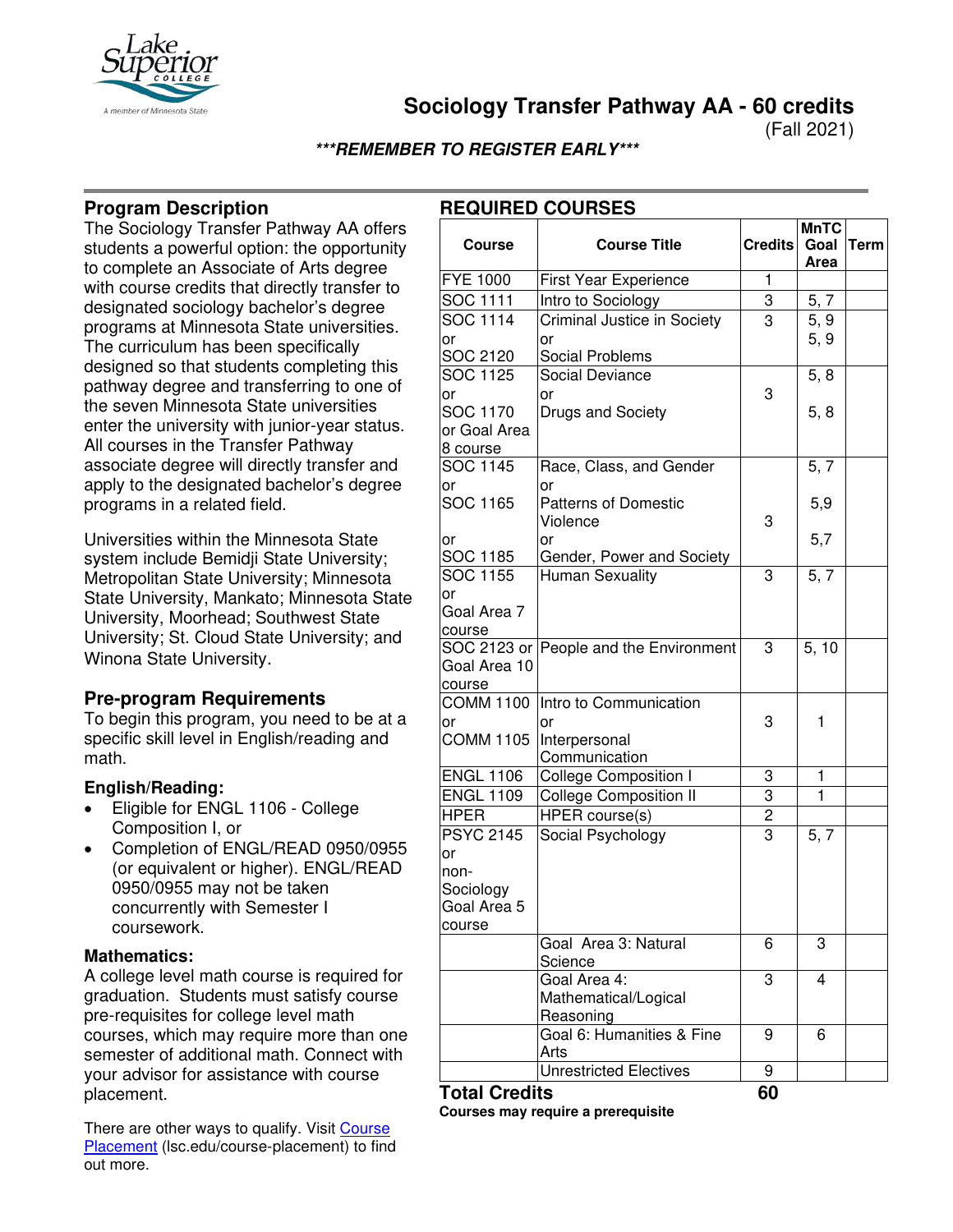

# **Sociology Transfer Pathway AA - 60 credits**

(Fall 2021)

**\*\*\*REMEMBER TO REGISTER EARLY\*\*\***

*For interpretation of test results and selection of appropriate coursework; or general information about the program, admissions, financial aid, and getting started at LSC, contact the [professional advising team](mailto:advising@lsc.edu) (advising@lsc.edu) or 218-733-7601*

## **Program Outcomes**

A student completing Lake Superior College's Minnesota State Sociology Transfer Pathway and transferring into a designated bachelor's program in Sociology at a Minnesota State university will have junior standing and may complete the bachelor's degree within an additional 60 credits. You will be able to transfer to the following designated majors at Minnesota State universities:

| At Bemidji State University:      | Sociology, BA                                                                 |
|-----------------------------------|-------------------------------------------------------------------------------|
| At Metropolitan State University: | Social Science, BA                                                            |
| At Minnesota State, Mankato:      | Applied Sociology, BA; Sociology, BA; Applied<br>Sociology, BS; Sociology, BS |
| At Minnesota State, Moorhead:     | Sociology, BA                                                                 |
| At Southwest Minnesota State      | Sociology, BA                                                                 |
| At St. Cloud State University:    | Sociology, BA;<br>Sociology, BA (Concentration in Critical Applied Sociology) |
| At Winona State University:       | Sociology, BA                                                                 |

In order to graduate and be guaranteed admission to a Minnesota State university's designated program you must earn an overall grade point average as indicated by the university to which you will transfer.

For more information about the Sociology Transfer Pathway including course descriptions, course prerequisites, and potential career opportunities, see the [program website](https://degrees.lsc.edu/sociology-transfer-pathway-2/) (https://degrees.lsc.edu/sociology-transfer-pathway-2/)

**or**

Contact Faculty [Theresa Leopold](mailto:theresa.leopold@lsc.edu) (theresa.leopold@lsc.edu) or 218-733-1058